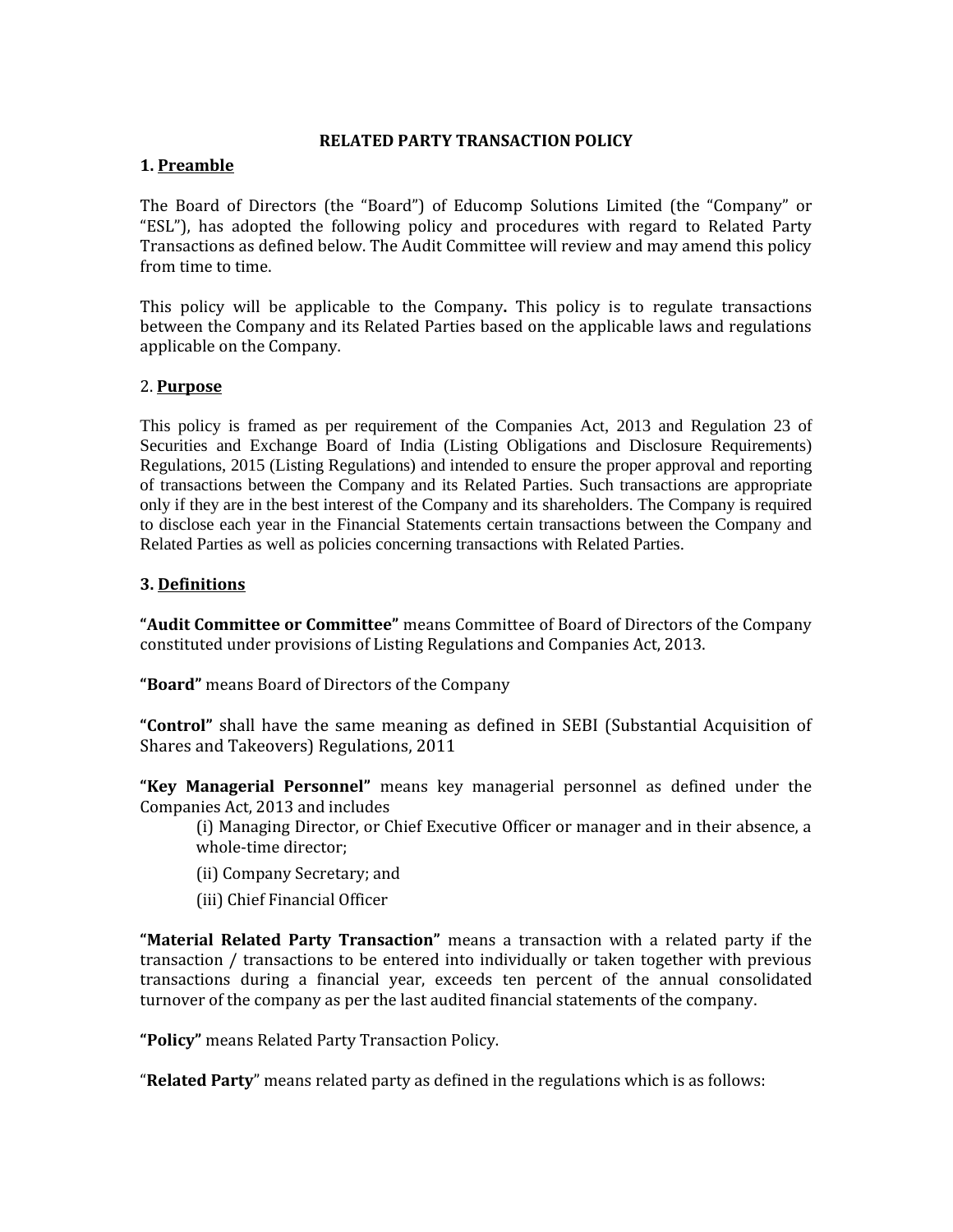An entity shall be considered as related to the Company if:

(i) Such entity is a related party under Section 2(76) of the Companies Act, 2013; or

(ii) Such entity is a related party under the applicable accounting standards."

"**Related Party Transaction**" means any transaction directly or indirectly involving any Related Party which is a transfer of resources, services or obligations between a company and a related party, regardless of whether a price is charged.

Explanation: A "transaction" with a related party shall be constructed to include single transaction or a group of transactions in a contract.

# **4. Policy**

All Related Party Transactions must be reported to the Audit Committee and referred for approval by the Committee in accordance with this Policy.

# **4.1 Identification of Potential Related Party Transactions**

Each director and Key Managerial Personnel is responsible for providing notice to the Board or Audit Committee of any potential Related Party Transaction involving him or her or his or her Relative, including any additional information about the transaction that the Board/Audit Committee may reasonably request. Board/Audit Committee will determine whether the transaction does, in fact, constitute a Related Party Transaction requiring compliance with this policy.

The Company strongly prefers to receive such notice of any potential Related Party Transaction well in advance so that the Audit Committee/Board has adequate time to obtain and review information about the proposed transaction.

## **4.2 Prohibitions related to Related Party Transactions**

All Related Party Transactions shall require prior approval of Audit Committee. However, the audit committee may grant omnibus approval for Related Party Transactions proposed to be entered into by the company subject to the following conditions:

- a. The Audit Committee shall lay down the criteria for granting the omnibus approval in line with the policy on Related Party Transactions of the company and such approval shall be applicable in respect of transactions which are repetitive in nature.
- b. The Audit Committee shall satisfy itself the need for such omnibus approval and that such approval is in the interest of the company;
- c. Such omnibus approval shall specify (i) the name/s of the related party, nature of transaction, period of transaction, maximum amount of transaction that can be entered into, (ii) the indicative base price / current contracted price and the formula for variation in the price if any and (iii) such other conditions as the Audit Committee may deem fit;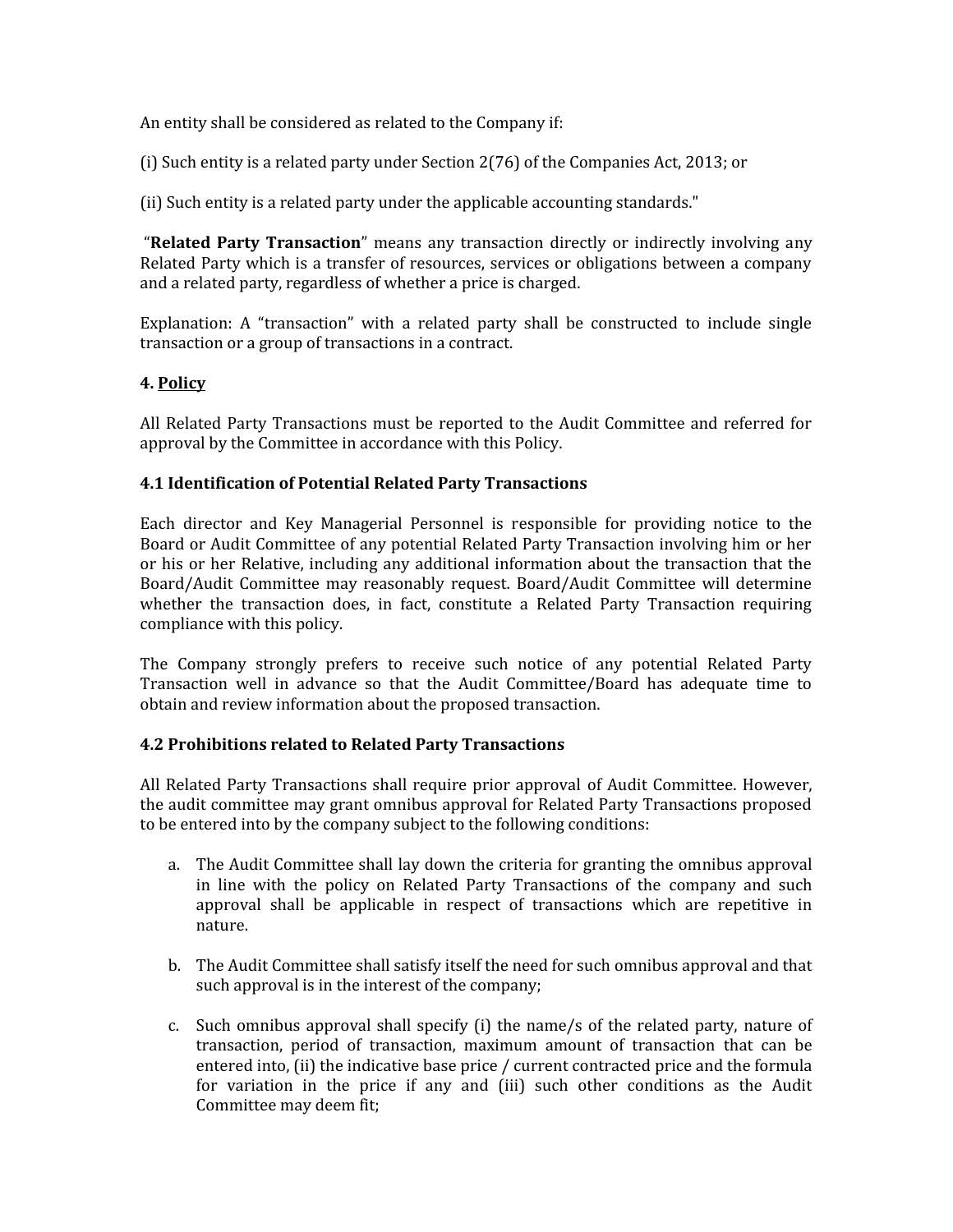Provided that where the need for Related Party Transaction cannot be foreseen and aforesaid details are not available, Audit Committee may grant omnibus approval for such transactions subject to their value not exceeding Rs.1 crore per transaction. Such omnibus approvals shall be valid for a period not exceeding one year and shall require fresh approvals after the expiry of one year"

Further, all Material Related Party Transactions shall require approval of the shareholders through special resolution and the Related Parties shall abstain from voting on such resolutions.

#### **4.3 Review and Approval of Related Party Transactions**

Related Party Transactions will be referred to the next regularly scheduled meeting of Audit Committee for review and approval. Any member of the Committee who has a potential interest in any Related Party Transaction will recuse himself or herself and abstain from discussion and voting on the approval of the Related Party Transaction.

To review a Related Party Transaction, the Committee will be provided with all relevant material information of the Related Party Transaction, including the terms of the transaction, the business purpose of the transaction, the benefits to the Company and to the Related Party, and any other relevant matters. In determining whether to approve a Related Party Transaction, the Committee will consider the following factors, among others, to the extent relevant to the Related Party Transaction:

- $\checkmark$  Whether the terms of the Related Party Transaction are fair and on arms length basis to the Company and would apply on the same basis if the transaction did not involve a Related Party;
- $\checkmark$  Whether there are any compelling business reasons for the Company to enter into the Related Party Transaction and the nature of alternative transactions, if any;
- $\checkmark$  Whether the Related Party Transaction would affect the independence of an independent director;
- $\checkmark$  Whether the proposed transaction includes any potential reputational risk issues that may arise as a result of or in connection with the proposed transaction;
- $\checkmark$  Whether the Company was notified about the Related Party Transaction before its commencement and if not, why pre-approval was not sought and whether subsequent ratification is allowed and would be detrimental to the Company; and
- $\checkmark$  Whether the Related Party Transaction would present an improper conflict of interest for any director or Key Managerial Personnel of the Company, taking into account the size of the transaction, the overall financial position of the director, Executive Officer or other Related Party, the direct or indirect nature of the director's, Key Managerial Personnel's or other Related Party's interest in the transaction and the ongoing nature of any proposed relationship and any other factors the Board/Committee deems relevant.